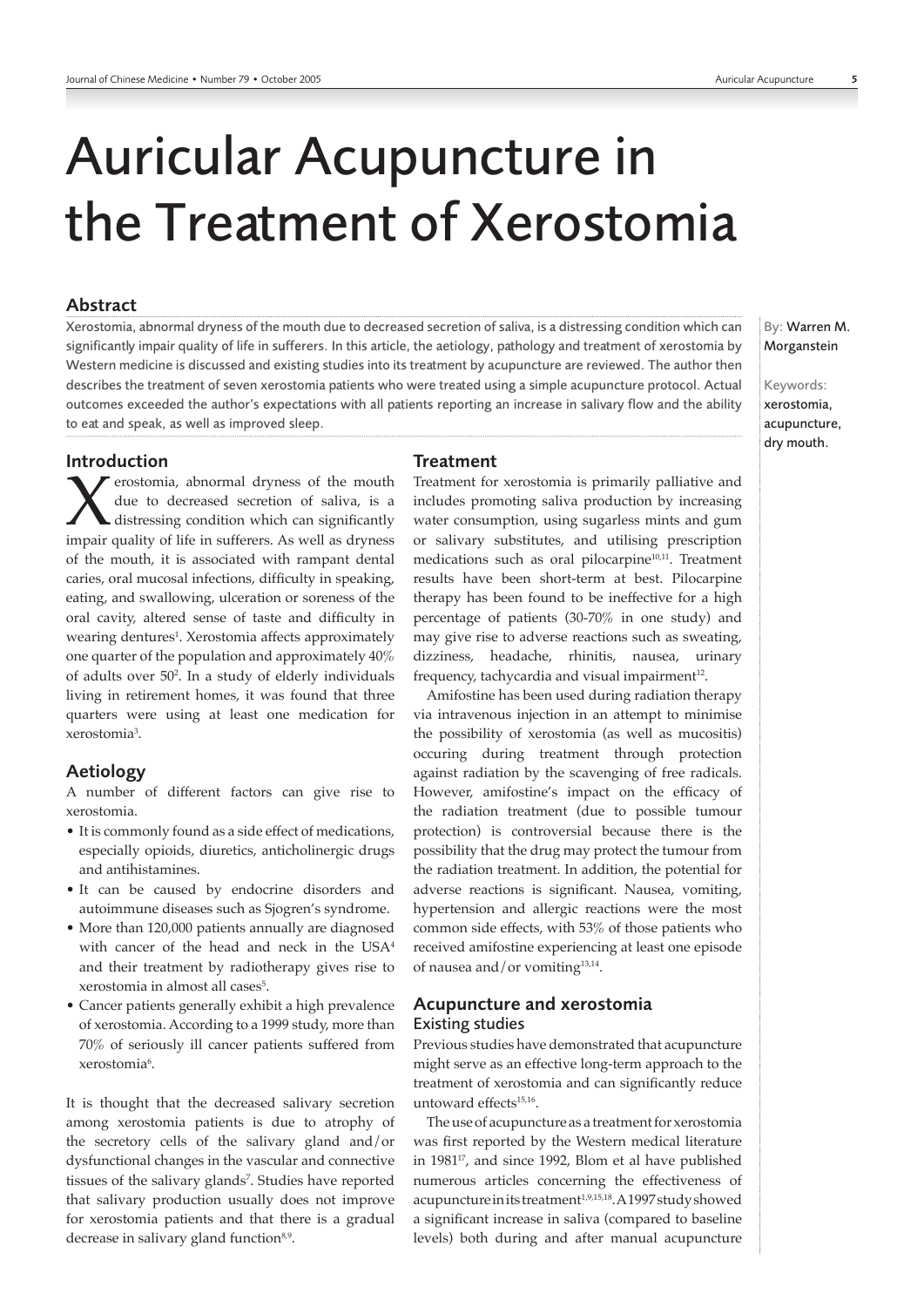stimulation. By contrast, electroacupuncture had no effect<sup>19</sup>. In a 1992 study, patients suffering from severe xerostomia, primarily associated with Sjogren's syndrome and other systemic disease, were randomly divided into treatment and control groups to determine the effect of acupuncture on salivary flow rates<sup>18</sup>. The control group patients received placebo treatment through superficial intradermal placement of acupuncture needles. Patients in the treatment group exhibited improved salivary flow rates both during and after treatment. These results lasted throughout the one-year post-treatment observation period. While salivary flow rates improved for patients in the control group during the experiment, these changes disappeared after the placebo acupuncture treatment was completed<sup>18</sup>.

A long-term study by Blom and Lundeberg followed 70 patients who had been treated with acupuncture for xerostomia due to primary and secondary Sjogren's syndrome, irradiation and other causes. Patients were needled at local points including Juliao ST-3, Daying ST-5, Jiache ST-6, Xiaguan ST-7, Tianrong SI-17, Futu L.I.-18, Yifeng SJ-17 and Baihui DU-20, and distal points including Shenmen HE-7, Neiguan P-6, Sanjian L.I.-3, Hegu L.I.-4, Quchi L.I.-11, Waiguan SJ-5, Zusanli ST-36, Sanyinjiao SP-6, Zulinqi GB41, Taichong LIV-3, Taixi KID-3 and Shuiquan KID-5. All patients received a minimum of twelve and a maximum of fifteen needles. Results acquired over an observational period as long as three years indicated that acupuncture improved salivary flow rates. Compared to patients who chose not to continue acupuncture, the rates remained consistently higher for patients who received an additional series of 5-12 acupuncture treatments, as needed<sup>9</sup>. A 1999 study of patients in a hospital-based home care setting investigated how acupuncture affected patients in late-stage palliative care with symptoms of xerostomia and related problems. The results indicated that "acupuncture had a dramatic effect on xerostomia and subsequently on dysphagia and articulation."6

Patients with xerostomia due to radiation therapy for head and neck cancer have shown increased salivary flow rates after acupuncture treatment<sup>15</sup>. Patients who had received more than 50 Gy of radiation were assigned at random to a treatment group receiving real acupuncture or a control group receiving placebo (superficial) acupuncture. Both groups showed a significant increase in salivary flow rates during the one-year observation period, although the control group demonstrated both a smaller and slower improvement. The results of this study show the difficulty in using superficial acupuncture as a placebo.

#### Possible mechanisms of action of acupuncture

It has been suggested that acupuncture increases the release of neuropeptides and stimulates the autonomic nervous system, enhancing salivary secretion both in healthy subjects and those with xerostomia. Radio immunoassay analysis has been used to examine xerostomia patients and has determined that acupuncture significantly increases both vasoactive intestinal polypeptide (VIP) and calcitonin generelated peptide (CGRP) in their saliva<sup>1,19,20</sup>.

Both the sympathetic and parasympathetic nervous systems influence the function of salivary glands and the rate and nature of salivary flow. Sensory, sympathetic and parasympathetic nerve fibres innervate the salivary glands. Sympathetic system stimulation produces a low, viscous, protein-rich flow of saliva while parasympathetic system stimulation has the primary influence on salivary secretion and yields a strong increase of salivary flow with a low protein content<sup>21,22</sup>.

Acupuncture has also been shown to increase blood flow to the skin overlying the parotid gland. Blom et al studied a group that had received acupuncture and a control group that had received superficial acupuncture. Using laser Doppler flowmetry, they discovered that blood flow to the skin overlying the parotid gland increased significantly (both during and after acupuncture) for the experimental (acupuncture)  $group<sup>23</sup>$ .

#### A new acupuncture treatment for xerostomia

Most of the treatment provided in research that relates to acupuncture and xerostomia has involved placing needles at numerous points both locally (in the area of the major salivary glands) and distally (that is, on the arms and legs). In some studies, the number of treatment sessions has ranged from 20-24<sup>9,24</sup>.

In recent years, an acupuncture treatment protocol for xerostomia has been developed that involves fewer acupuncture points and a great reduction in the number of treatment sessions<sup>5,16</sup>. This protocol limits the number of acupuncture points to three on each ear and one on each index finger, reducing the total number of needles used from 14-24 to 8. The average number of treatments also has been reduced from 20-24 to approximately  $6^{5,16}$ .

The xerostomia inventory (XI) is an instrument that is utilised to evaluate a patient's subjective sensation of dry mouth25,26. Johnstone et al used the XI to demonstrate a significant improvement in the symptoms of xerostomia as perceived by patients after treatment with the minimally invasive acupuncture protocol described above<sup>5,16</sup>.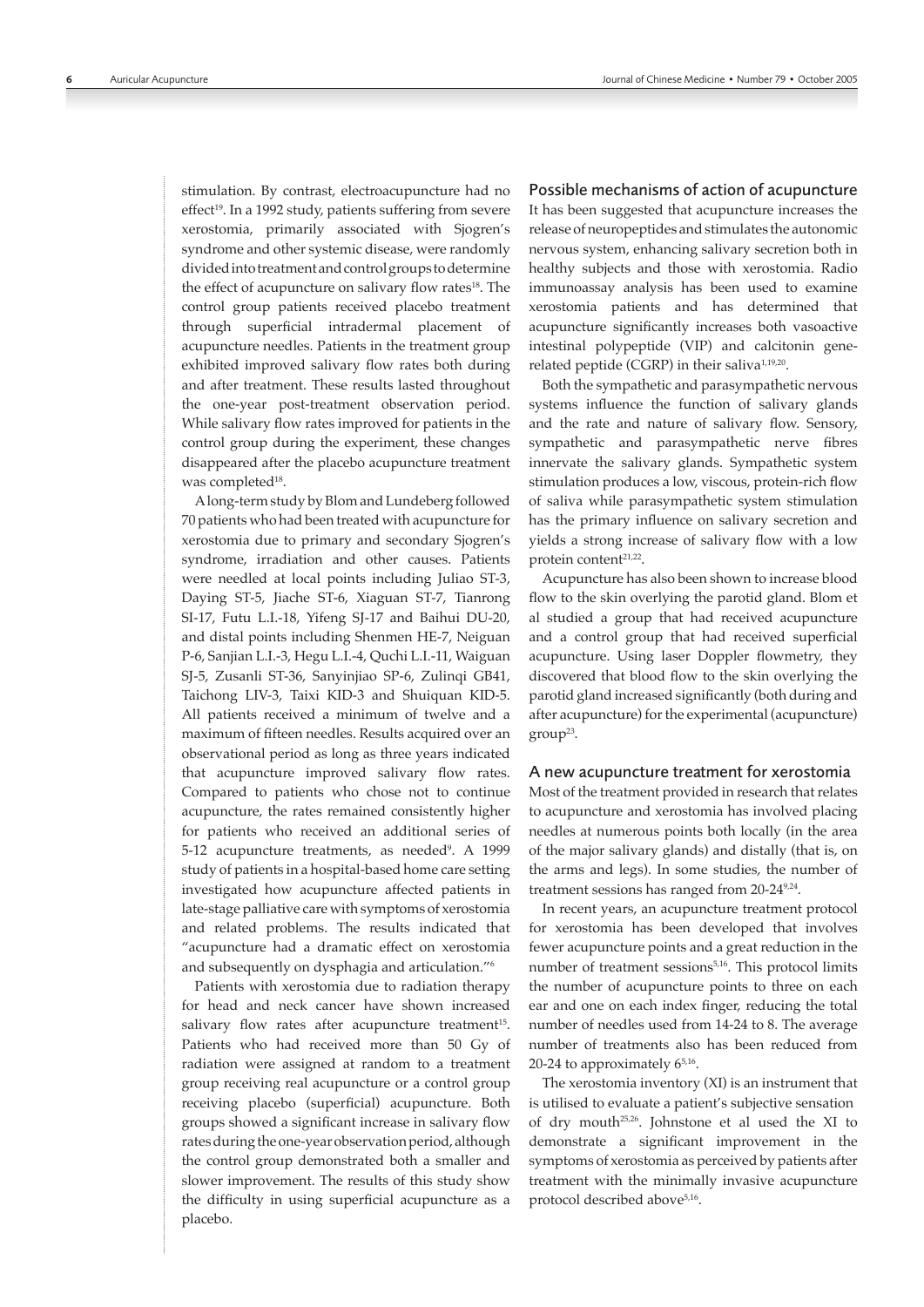



### Case reports

Seven patients with xerostomia subsequent to head and neck radiation therapy were referred to the author for acupuncture. Six of the patients had undergone surgery prior to receiving radiation therapy, five for squamous cell carcinoma of the tongue and one for squamous cell carcinoma of the ear. The seventh patient received radiation therapy without surgery for nasopharyngeal cancer. The time between the completion of radiation therapy and the initiation of acupuncture treatment ranged from two months to ten years, with a median of nine months.

Three of the patients were men and four were women, ranging in age from 41-62, with an average age of 51.5 and a median age of 59. Two of the patients had not used pilocarpine to stimulate salivary secretion, while two had stopped using it due to adverse reactions and a lack of effectiveness. Three patients who had been taking pilocarpine at the time of their first acupuncture visit decreased usage and subsequently stopped it during and after the acupuncture treatment. Two patients received amifostine initially during radiation therapy but discontinued it due to severe nausea and vomiting.

Patients typically came to their first acupuncture appointment with a bottle of water and, on occasion, a bottle of artificial saliva. All of the patients reported suffering from the xerostomia-related symptoms discussed earlier. In addition, all of the patients awoke frequently throughout the night to drink water. During each patient's first visit, the need for a rigorous oral hygiene home care/prevention program was discussed. At that time, the patient received written information describing various artificial saliva products and medications designed to help patients suffering from xerostomia<sup>27</sup>. Patients were advised to work closely with their oral health care professionals to develop an appropriate programme.

The seven patients were treated with the acupuncture protocol developed by Niemtzow<sup>5,16</sup>. Three points were needled on each ear: Shenmen (to calm the mind, reduce inflammation and hypersensitivity and to support other auricular points<sup>28</sup>), point Zero (designed to bring about homeostasis $^{29}$ ), and Salivary Gland 2/Prime. In addition, an extra point was needled bilaterally at the radial end of the distal phalangeal crease of the index finger, on the border of the red and white skin. Patients were given sugarless mints during treatment to help stimulate salivary flow, although the mints usually produced little, if any, saliva without the use of acupuncture.

Patients were usually treated once a week for four to five weeks, followed by two or three biweekly sessions, each treatment session lasting 45-50 minutes. The number of treatment sessions for the seven patients ranged from 6-14, with a mean of 8 visits. Salivary flow often improved during the first visit and the duration of improvement increased with each subsequent visit. In the eight months after treatment, all of the patients continued to report a reduction in the symptoms of xerostomia, the need to awaken at night for water and difficulty in eating and swallowing. Increases were reported in the flow of saliva, the ability to speak for longer periods of time and the ability to eat a wider range of food.

Studies have demonstrated that although acupuncture increases the volume of saliva, salivary flow does not reach the full level exhibited prior to radiation treatment5,16. While all of the patients in this study have reported being pleased with the results of treatment to some degree, none of the patients reported 100% return of saliva.

Fig. 1: Auricular acupuncture points.

Fig. 2: An extra point for xerostomia.